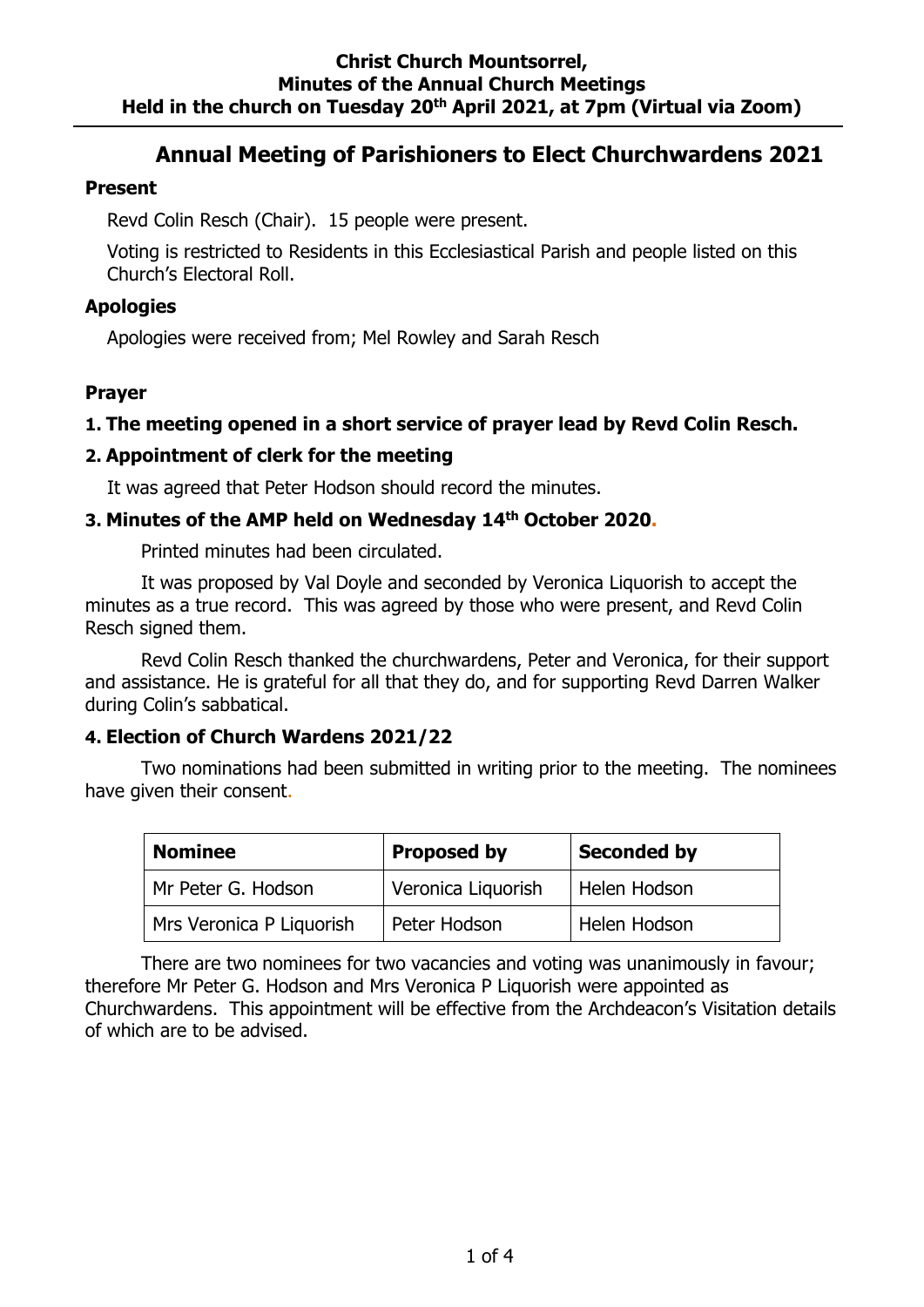# **Annual Parochial Church Meeting 2021:**

#### **Present**

Same as for the Annual Meeting of Parishioners.

Only members of this Church's Electoral Roll may speak and vote.

# **1. Apologies**

Same as for the Annual Meeting of Parishioners

# **2. Minutes of the APCM held on Wednesday 14th October 2020.**

Printed minutes had been circulated.

Margaret Hampson proposed, and Liz Resch seconded that the minutes be accepted as a true record. This was agreed by those who had been present, and Revd Colin Resch signed them.

# **3. Reports**

The APCM received reports:

Written reports were published in a booklet, a copy of this is filed with these minutes.

# **a. Chairman's Report**

The Chairman, Revd Colin Resch, thanked everyone for their support. It has been an odd year, so he focused on what has been achieved. Church has continued while the church *building* was, and is, closed due to the Coronavirus pandemic. We had worship and helping our neighbours and others, bearing a witness to the Love of Jesus.

We learned new technology which we needed to incorporate into how we do church.

Thank you to everyone. Alison White and Linda Vesty have been outstanding in keeping in touch with the families of Fun@4, and Altogether@4.

Thank you to Revd Darren Walker, Helen Hodson and Edmund Stacey.

No questions were asked.

#### **b. Electoral Roll**

There were 50 on the Electoral Roll last year at the close of the list.

This year the Electoral Roll has been revised, at the close of the list there were 47 on the list. Some have moved away. There are no additions.

Next year the list will be revised.

# **c. Consideration of the Financial Statement for 2020**

Copies of the financial report were included in the booklet of reports.

Revd Colin Resch thanked Val Doyle for all the work she does.

No questions were asked.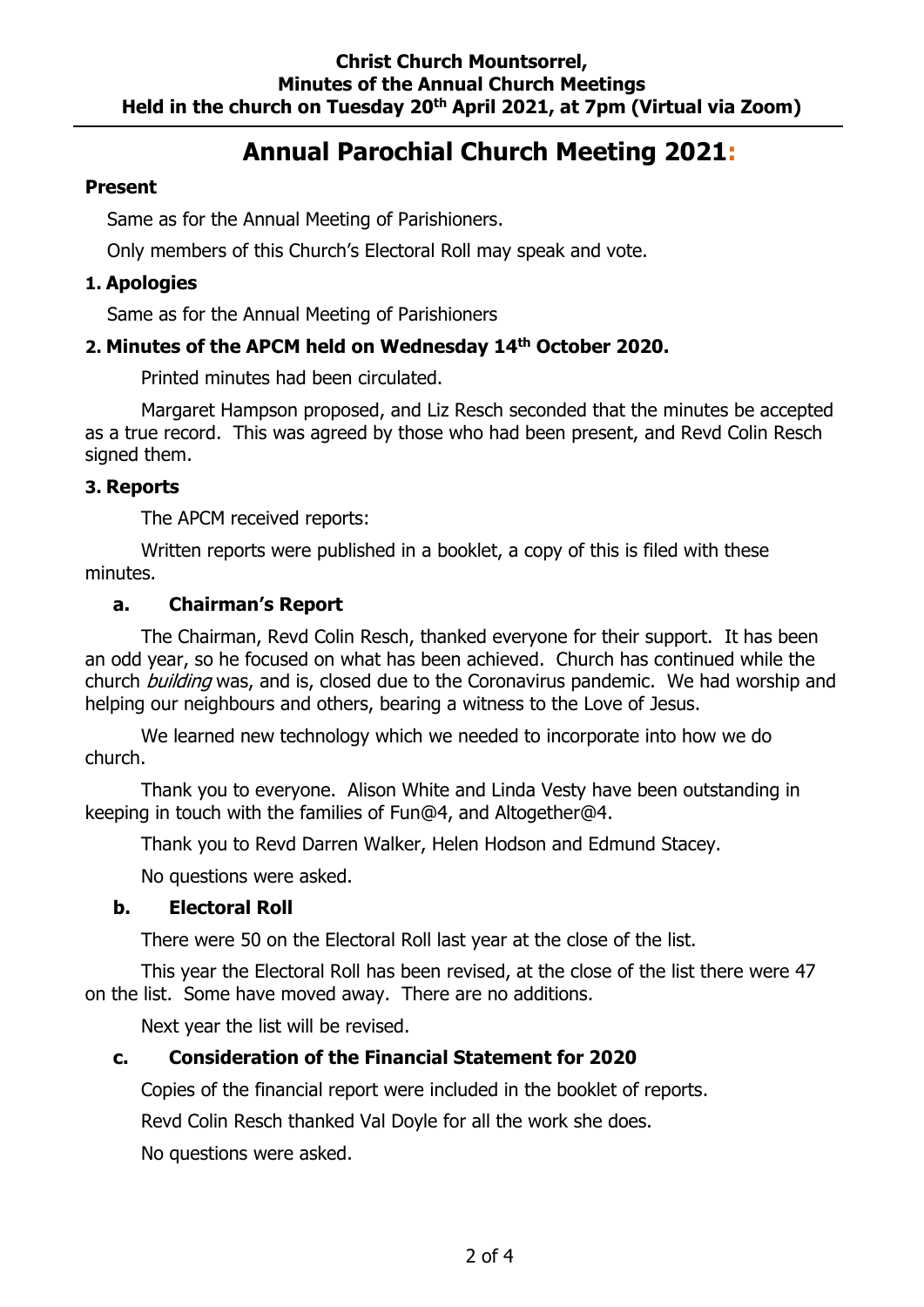#### **Christ Church Mountsorrel, Minutes of the Annual Church Meetings Held in the church on Tuesday 20th April 2021, at 7pm (Virtual via Zoom)**

#### **d. Fabric Goods and Ornaments of the Church**

Copies of a printed report had been circulated.

No questions were asked.

# **e. Activities of the Akeley East Deanery Synod**

Copies of a printed report had been circulated.

It has been an interesting year with Shaped by God Together as a theme.

Anyone can attend these meetings. The next ones are on  $9<sup>th</sup>$  June and  $28<sup>th</sup>$  October 2021.

There were no questions.

# **f. Safeguarding Report**

Copies of a printed report, based on the Diocesan Template, had been circulated in a booklet of reports. Mel Rowley reported that we are in accordance with the Diocesan requirements.

Referring to the Safeguarding Report in the circulated booklet,

section 8 should read "The lead recruiter is Mel Rowley".

And Section 13 should read "There have been no blemished disclosures in 2020."

There were no other questions.

No safeguarding issues have been reported.

#### **4. Elections/Appointments**

# **a. Election of Representatives of the Laity to the Parochial Church Council**

There are two vacancies. Val Doyle has come to the end of her current term of office and has been nominated for re-election. Ray Chamberlain has resigned.

| <b>Nominee</b> | <b>Proposed by</b> | Seconded by  | stand? | <b>Willing to Elected until</b><br>end of APCM in |
|----------------|--------------------|--------------|--------|---------------------------------------------------|
| Val Doyle      | Peter Hodson       | Helen Hodson | Yes    | 2024                                              |
| <b>Vacancy</b> |                    |              |        | 2024                                              |

There were no other nominations. As the number of nominations did not exceed the number of vacancies the nominee was appointed without a vote.

# **b. Appointment of Independent Examiner**

Central Business Services have done a satisfactory service this year. It was proposed by Val Doyle; seconded by Veronica Liquorish that Central Business Services be appointed to be the Independent Examiner for this year.

This was passed unanimously, therefore Central Business Services is appointed.